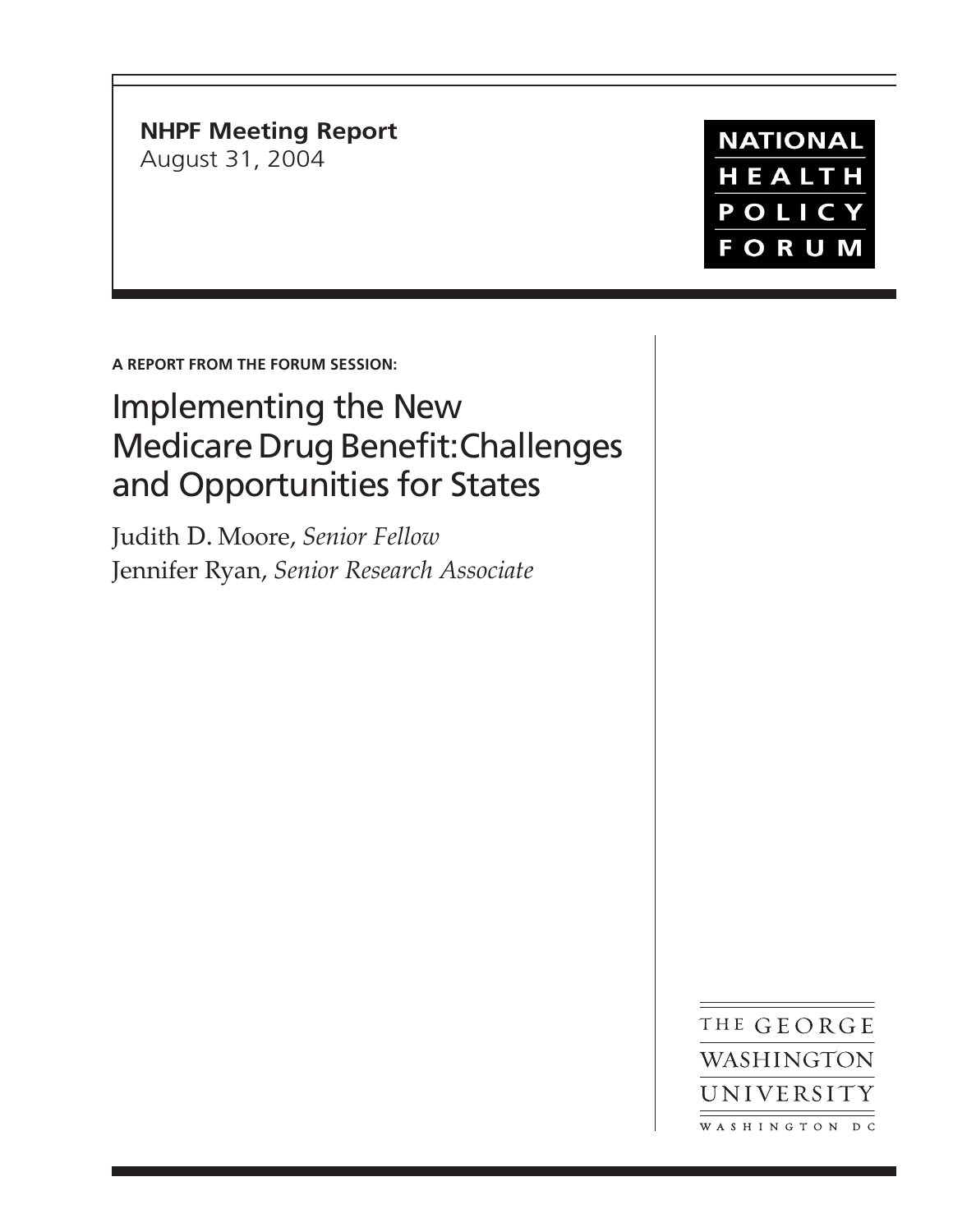## **INTRODUCTION**

The National Health Policy Forum convened a meeting on July 22, 2004 to discuss state-based challenges associated with implementing the new Medicare drug benefit. The meeting brought together an extremely insightful and experienced group of current and former state officials and other experts to discuss key issues. In keeping with its tradition of promoting a frank, off-the-record exchange on health policy issues, NHPF does not normally prepare written summaries or reports of meetings. However, because this meeting provided vivid illustrations of the importance of state-federal collaboration for the successful implementation of the new drug benefit under Part D of the Medicare Prescription Drug, Improvement, and Modernization Act (MMA), participants agreed that the information should be shared more widely. Thus, this report is intended to provide a candid montage of the July 22 meeting and supply additional information and insights into state issues surrounding MMA implementation. An agenda for the meeting, as well as a list of participants, is attached to this report (Appendix C).

The meeting was structured as a facilitated but informal dialog designed to identify and clarify issues and to promote problem solving. The intent was to encourage the maximum participation of state experts on both Medicaid and pharmacy assistance programs while also providing an opportunity for a small audience of about 60 participants to ask questions and offer comments. This was a difficult undertaking in the time allotted, but the meeting provided some significant insights that the Forum hopes will be taken up in future discussions and activities.

Though the MMA offers a huge number and range of potential subjects, the discussion was focused around four primary areas: eligibility, enrollment, and outreach; the transition for dual eligibles; financing challenges; and administrative and systems issues. Each of these areas is discussed briefly below. The final section of this report contains a list of summary observations from the meeting.

This report is not meant to provide extensive details or to define issues as legislative, regulatory, state, or federal, and the Forum does not intend to use this publication to propose specific recommendations or solutions to problems. Rather, the objective is to provide a general understanding of the problems expressed by state experts so that more attention will be directed to these problems by appropriate officials at both the state and federal level. (It should be noted that the Notice of Proposed Rule Making (NPRM), or draft regulation, governing the implementation of the MMA was released by CMS just a few days after the meeting. A few of the issues discussed at the Forum session were somewhat clarified in that NPRM; however, most issues still require additional consideration and clarification.) As always, NHPF hopes to assist beneficiaries, advocates, researchers, and other MMA stakeholders by providing a sharper understanding of the difficulties faced by states as the new Medicare drug benefit becomes available in January 2006.

**National Health Policy Forum** 2131 K Street NW, Suite 500 Washington DC 20037

202/872-1390 202/862-9837 [fax] nhpf@gwu.edu [e-mail] www.nhpf.org [web]

**Judith Miller Jones** *Director*

**Sally Coberly** *Deputy Director*

**Monique Martineau** *Publications Director*

**NHPF** is a nonpartisan education and information exchange for federal health policymakers.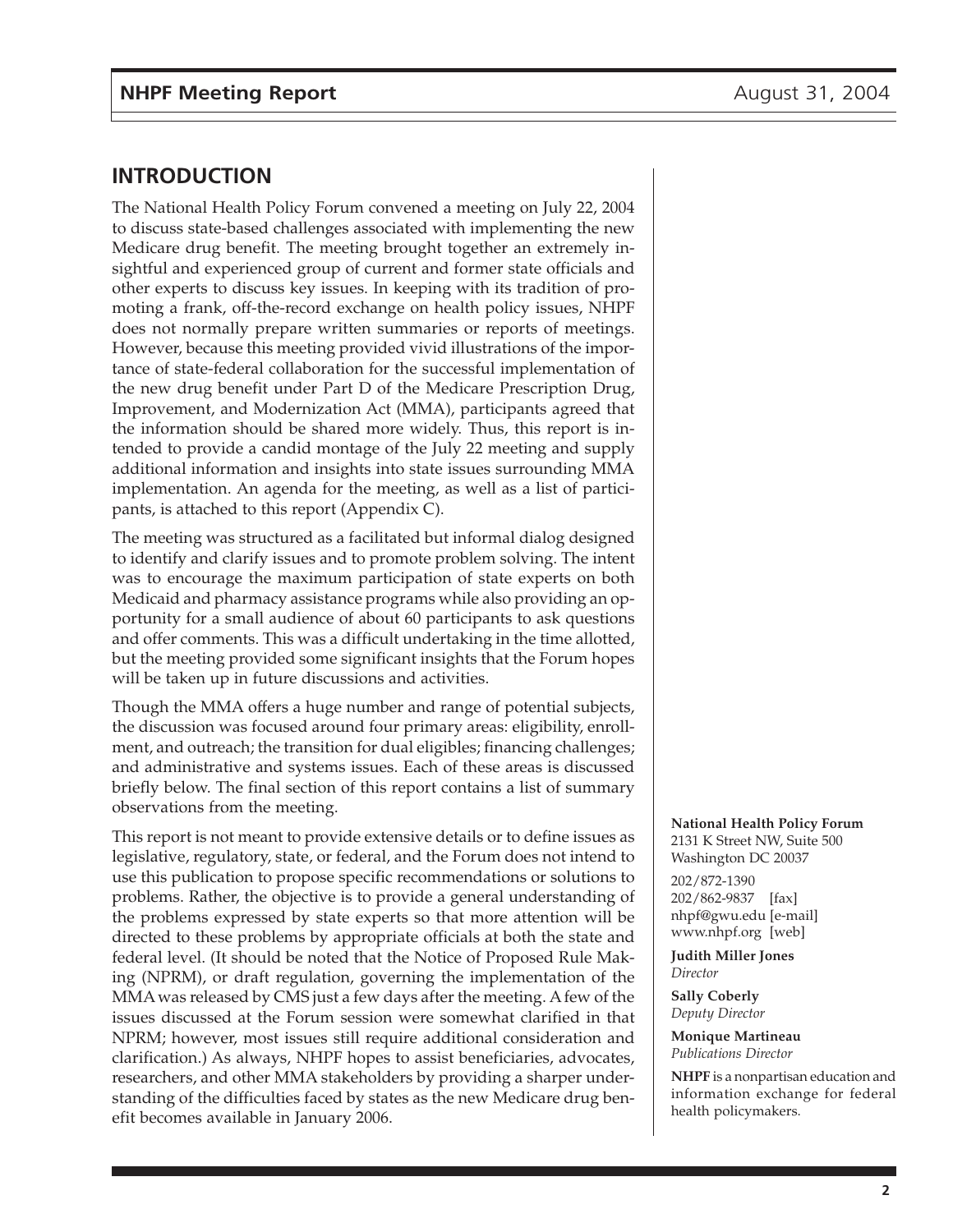# **BACKGROUND**

When the new prescription drug benefit is implemented in 2006, it will make drug coverage available for the first time to all Medicare beneficiaries. Some of these beneficiaries are now covered by retiree health benefits, supplemental Medigap plans, and Medicaid or other state-funded programs, but at least 13 million seniors—nearly 40 percent of Medicare beneficiaries—have a major gap in health coverage and are required to pay out-of-pocket for the entire cost of their prescription drugs.<sup>1</sup> States have responded to this gap in coverage primarily through Medicaid programs and through the creation of state pharmacy assistance programs (SPAPs).

State Medicaid programs provide comprehensive prescription drug coverage for 6 million low-income elderly and disabled Medicare beneficiaries. Known as "dual eligibles," these individuals rely heavily on the Medicaid program to provide the services that Medicare does not cover. (See Appendix A for more information on dual eligibles.) Although drugs are an optional Medicaid service, all states have provided a prescription drug benefit to eligible Medicaid beneficiaries for many years. Therefore, Medicaid has, until now, effectively filled this gap in Medicare prescription drug coverage for dual eligibles. In addition, many states have separately funded and established SPAPs to cover a portion of drug expenses for other lowincome people who do not receive Medicaid. In 29 states, SPAPs provide subsidies and discounts to elderly and, in many cases, disabled individuals with a wider range of incomes.<sup>2</sup> The new Medicare drug benefit presents a myriad of potential new challenges and many major changes for those low-income people who already have drug coverage through Medicaid or an SPAP, as well as the states that have been serving them.

# **ELIGIBILITY, ENROLLMENT, AND OUTREACH**

Beginning in January 2006, the MMA requires that all individuals who are eligible for both Medicare and Medicaid begin receiving their prescription drugs through the Medicare Part D program. This change will result in a significant shift in benefits for elderly and disabled dual eligible beneficiaries because they will receive their drugs through a prescription drug plan (PDP) rather than through the state. States have primary responsibility for determining eligibility and enrolling individuals in their Medicaid programs, and the MMA requires that states continue that responsibility in implementing a new "low-income subsidy" program that will be available under Part D. The statute and proposed regulation also require the Social Security Administration (SSA) to be available to make eligibility determinations for the low-income subsidies, but they do not specify how or what the interaction with states should be. (See Appendix B for specific information about the low-income subsidy programs.)

The creation of the low-income subsidy program, designed to assist dual eligibles and other low-income individuals with the cost-sharing requirements associated with the Medicare drug benefit, will have a

**Medicaid has, until now, effectively filled this gap in prescription drug coverage for dual eligibles.**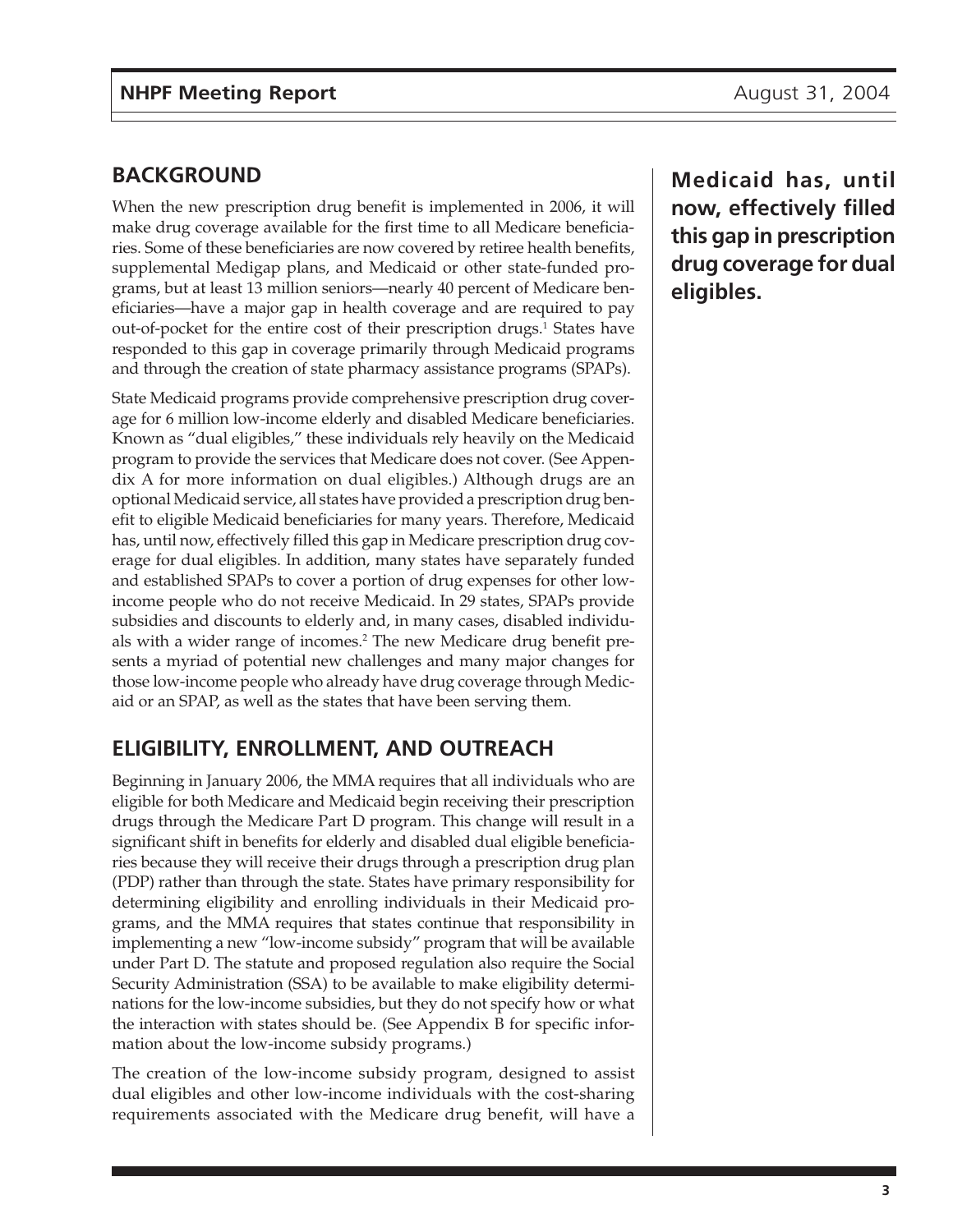major impact on states. Individuals can apply for the subsidy either through the state Medicaid agency or through SSA.

While the income eligibility requirements for the subsidies (up to 150 percent of the federal poverty level, which was \$13,965 for an individual in 2004) are very similar to those currently used in Medicaid programs, the MMA includes a new asset test requirement. Asset tests are designed to take into account an individual's savings and other investments when determining eligibility. The new asset tests (ranging from \$6,000 to \$10,000 for individuals and \$9,000 to \$20,000 for couples) are more generous than those used by most states in Medicaid programs, which will add an additional layer of complexity for states attempting to facilitate enrollment for these individuals. In addition, SPAPs generally have not used asset tests, so (*a*) extra effort will be required in assisting SPAP enrollees in the transition to Medicare and (*b*) some SPAP-eligible individuals will not qualify for a low-income subsidy program because they have too many assets.

Despite these challenges, the first order of business for states will be to identify low-income people who are eligible for the MMA drug benefit, determine processes to enroll these eligibles, and develop education, information, and outreach programs so that beneficiaries will learn of and become informed about the new benefit. Among the most important eligibility, enrollment, and outreach issues discussed on July 22 are the following:

■ **The responsibility for eligibility determinations under MMA is assigned to both states and SSA.** Not only is there a potential for confusion, overlap, and duplication of effort between these entities, the lack of existing state-SSA communications and complementary information systems present major roadblocks. The fact that nearly half of the states—including large states like New York, New Jersey, California, and Ohio—involve or require counties to make eligibility determinations, enroll eligible people, and provide outreach and education, further complicates this problem. SPAPs, often found in large states with long-standing programs, face similar concerns.

■ **The asset test required by MMA will be different than those used currently by most states, and there is no clear crosswalk from the old to the new asset test for beneficiaries.** At a time when the trend has been for states to simplify their Medicaid eligibility and enrollment procedures and move to self-declaration of income or assets, the MMA asset test reinstates some old complexities, creating barriers to enrollment. State representatives voiced particular concerns about how many "gray areas" there are in applying asset tests, including, for example, the valuing of many types of life insurance, vehicles such as snowmobiles, and other items not clearly specified in the statute. The proposed regulation attempts to clarify this definition, asserting that only "liquid" assets, such as bank accounts, stocks, and bonds that can be converted to cash within 20 days (as well as real estate that is not considered the primary residence) will be counted, but complications will still abound.

**Asset tests are designed to take into account an individual's savings and other investments when determining eligibility.**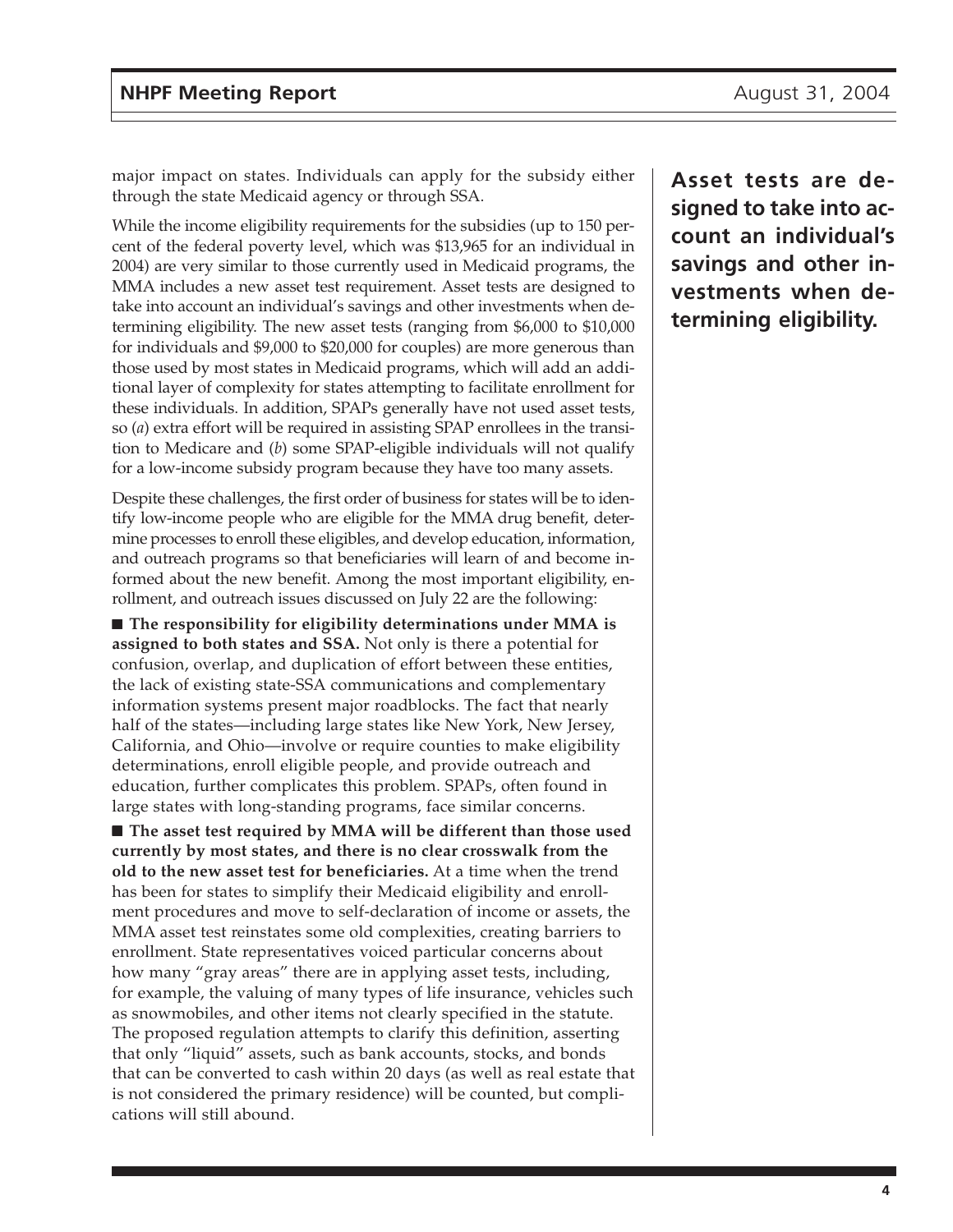■ **The new MMA drug benefit is optional.** That is, beneficiaries must make a positive declaration and choice to enroll in the program, as well choose a Medicare Advantage (MA) plan or PDP drug provider. In addition, individuals who do not choose to enroll during the initial enrollment period will be required to pay a penalty in addition to the premium when they do enroll. While the concept of "choice" is important, for many dual eligibles and others now served by state programs (particularly those who have cognitive or severe medical problems) these features will likely complicate the outreach, eligibility, and enrollment process. Although automatic enrollment<sup>3</sup> could facilitate these choices for many individuals, concerns about ensuring that these individuals are adequately represented remain.

■ Intermittent eligibility in Medicaid programs may further compli**cate the transition to Part D and disrupt access to prescription drugs.** Unique Medicaid "spend down" or "medically needy"4 programs operate in 39 states. These programs allow people with high medical costs, including nursing home residents, to qualify for Medicaid by spending their income and resources down to a state-defined medical assistance eligibility level. In many cases, an individual may begin a month with a pension check or other source of income that makes them ineligible for Medicaid for the first part of the month, but once that income is put toward the cost of their care (that is, spent down), they become eligible for the remainder of the month. Depending on the spend down period designed by the state, individuals can cycle on and off of Medicaid eligibility on as often as a monthly basis. This intermittent eligibility will significantly complicate the initial education and enrollment process and must be factored in to continuing administrative and policy decisions for states, the federal government, and providers of prescription drug benefits.

■ **The need for clarity around the use of auto-enrollment processes and the ability of state Medicaid and/or SPAP programs to "wrap around" the Part D benefit was stressed by all state officials.** The NPRM suggests that auto-enrollment will be available for those "full benefit dual eligibles" who are transitioning to the Medicare drug benefit, in hopes of making the process seamless for these particularly vulnerable beneficiaries. However, CMS has also indicated that it does not have authority to auto-enroll individuals who are currently enrolled in Medicaid Savings Programs (not considered full benefit dual eligibles). These individuals, also commonly referred to as QMBs, SLMBs, and QIs receive assistance through Medicaid with Medicare cost sharing but do not receive full Medicaid benefits (see Appendix A for further explanation). The use of auto-enrollment, a technique many states have used successfully in their Medicaid managed care plans, is seen as an important potential administrative tool by states. However, language in the proposed regulation has caused some confusion in this area and has generated significant debate among beneficiary and state advocates.

**Depending on the spend down period designed by the state, individuals can cycle on and off of Medicaid eligibility as often as monthly.**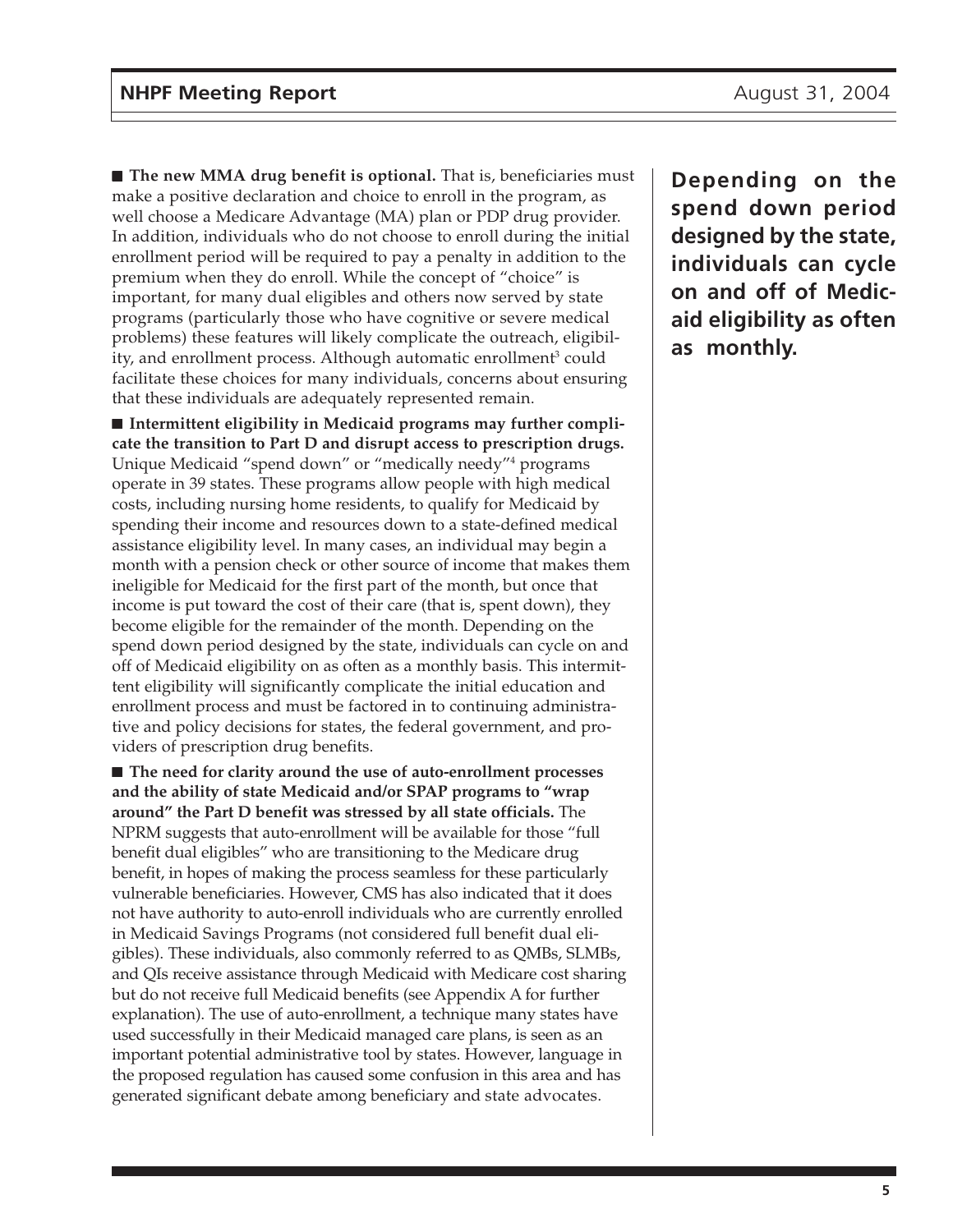■ Some seniors have avoided programs for which they qualify be**cause of the stigma they perceive to be associated with state Medicaid eligibility processes.** In fact, some SPAP programs were set up with this very concern in mind. Other beneficiaries, however, have become accustomed to dealing with specific state or county workers and may not understand that they do not have to change their existing relationships. Particularly in the early days of outreach and enrollment, the potential for confusion, duplication, and frustration for beneficiaries, states, and SSA will be high. These issues could be further complicated for individuals who reside for part of the year outside the state that is their primary residence, particularly if they happen to be at their secondary residence during the open enrollment period. Clear information for beneficiaries about where to go for assistance must be reflected in national, state, and local educational efforts. In addition, streamlining and standardizing applications and verification procedures will be critical in ensuring that all Medicare beneficiaries receive the same treatment.

■ **Education, information, and outreach efforts and responsibilities will be spread among a large number of state, federal, private provider, and advocacy organizations.** Because each state will be different in terms of its organization, structure, laws, and requirements, a uniform national effort will be difficult. Coordination will be a particular challenge.

# **THE TRANSITION FOR DUAL ELIGIBLES**

Beyond eligibility, enrollment, and outreach, there are other specific concerns related to serving dual eligible people who are currently receiving drugs through their state's Medicaid program. Elderly and disabled beneficiaries who are dually eligible for both Medicare and Medicaid are among the most frail, vulnerable, and ill people in the country. Known for their high cost and complex health needs, many live in nursing homes and have cognitive impairments and multiple medical problems, all conditions that can limit their ability to live independently and make informed choices. Finally, there are major differences between elderly Medicare beneficiaries and Medicare beneficiaries who are eligible because of a disability. These two groups of people have distinct problems and should not be lumped together in the design of programs to assist them. Thus, managing the transition for dual eligibles will be particularly risky when the new Medicare drug benefit begins and disrupts existing processes for accessing prescription drugs. A number of very important issues surfaced at the July 22 session, including:

■ For those residing in nursing homes, questions related to eligibil**ity and enrollment, along with the "optional" nature of the Part D benefit and the requirements for choice, must be addressed.** In many nursing facilities, Medicaid prescription drugs are provided by large, specialized institutional pharmacies and paid for directly by the

**The potential for confusion, duplication, and frustration for beneficiaries, states, and SSA will be high.**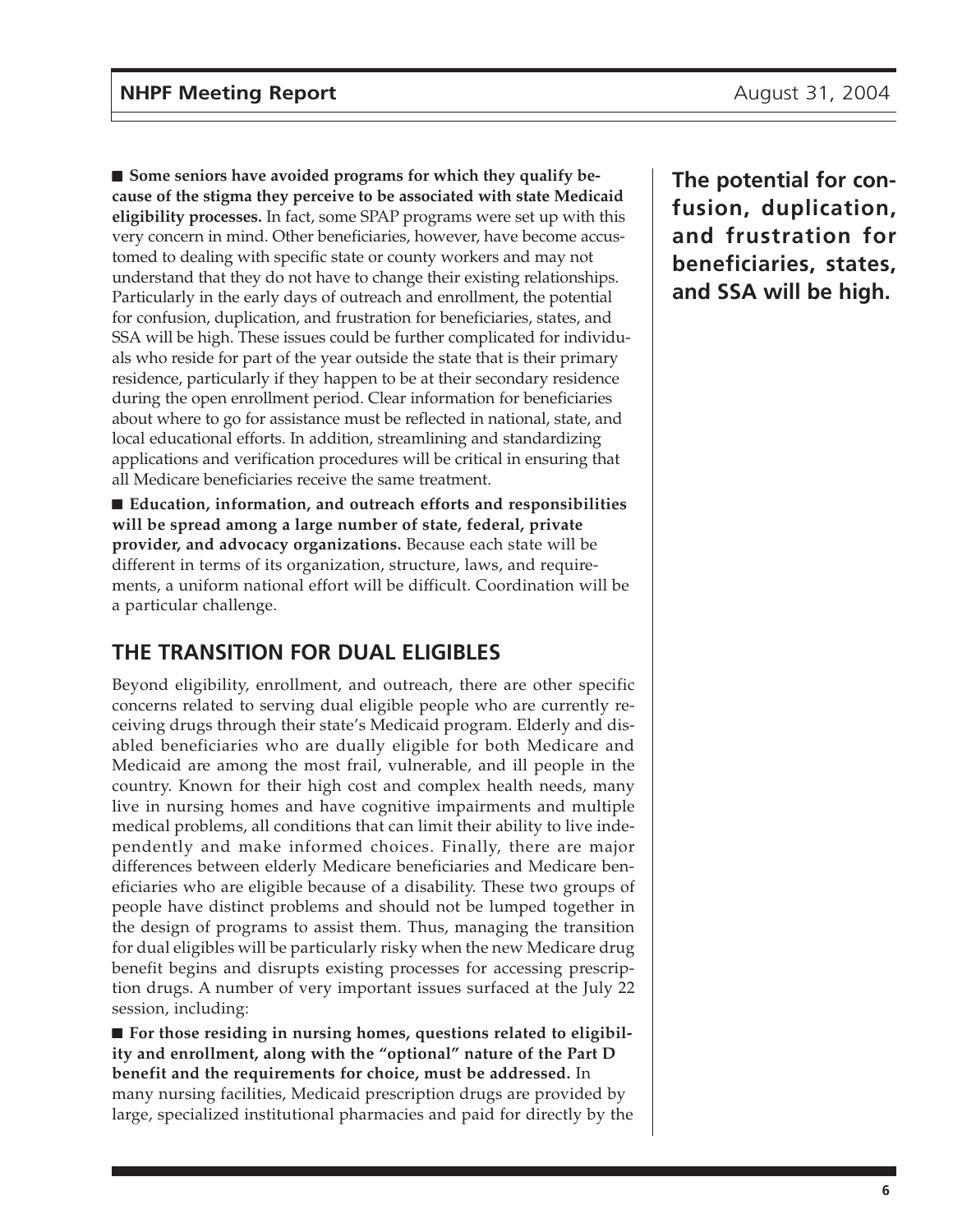Medicaid agency, not by the nursing facility. Medicaid nursing facility residents are not accustomed to choosing the source of their prescription drugs. Who will provide outreach, education and enrollment services in nursing homes? Should a special enrollment process be developed for this population? Who has the authority to act on behalf of these vulnerable beneficiaries? Should special safeguards be employed in designing systems for this group?

■ **The adequacy of the Part D formularies offered to dual eligibles will be a key concern.** The MMA provides flexibility for PDPs and MA plans to decide which drugs will be covered and which will be limited or excluded. Therefore, it is possible, or even likely, that many plans' formularies will be less comprehensive than what Medicaid has provided. States' grievance and appeals systems will also be critical to this population if certain drugs are not available under a formulary.

■ **Administrative techniques to distribute drugs to dual eligibles will change and could negatively impact both providers and beneficiaries.** Because nursing homes utilize a different distribution channel for prescription drugs, often involving entities other than traditional PBMs, the transition to the new benefit will be complicated for residents of nursing facilities. The new drug distribution channels could also be restrictive for individuals currently receiving home and communitybased services through Medicaid. For example, in the commercial insurance world, the delivery of maintenance medications for chronic illnesses is increasingly moving to a mandatory mail-order arrangement. Though more cost effective by far, this approach could be problematic for individuals requiring an institutional level of care.

■ For both MA plans and PDPs, the potential for adverse selection if **a large number of dual eligibles enrolls in the plan will be a significant concern.** Similarly, there is a concern that vendors might devise strategies to avoid enrolling dual eligibles, for fear of adverse selection. It is not clear at this point whether CMS payment rates for MA plans and PDPs will be adequately justified to reflect this risk.

■ Care coordination and transitions for dual eligibles, while always **difficult, will become even more complex.** The potential addition of new care managers could easily lead to significant overlaps and duplication of effort. For example, a dual eligible might be managed by his or her MA or PDP plan while living at home, but if that individual then had to be hospitalized, all the drugs would be included in the per diem or DRG (diagnosis-related group) payment at the hospital. And if that person further had to be moved to a nursing facility, the drugs and the care could be managed and provided by another Medicare plan as well as by the Medicaid agency. States expressed concerns about transitions for people when they are clearly not well and probably have limited capacity to make sound choices. The communication and financing challenges are daunting.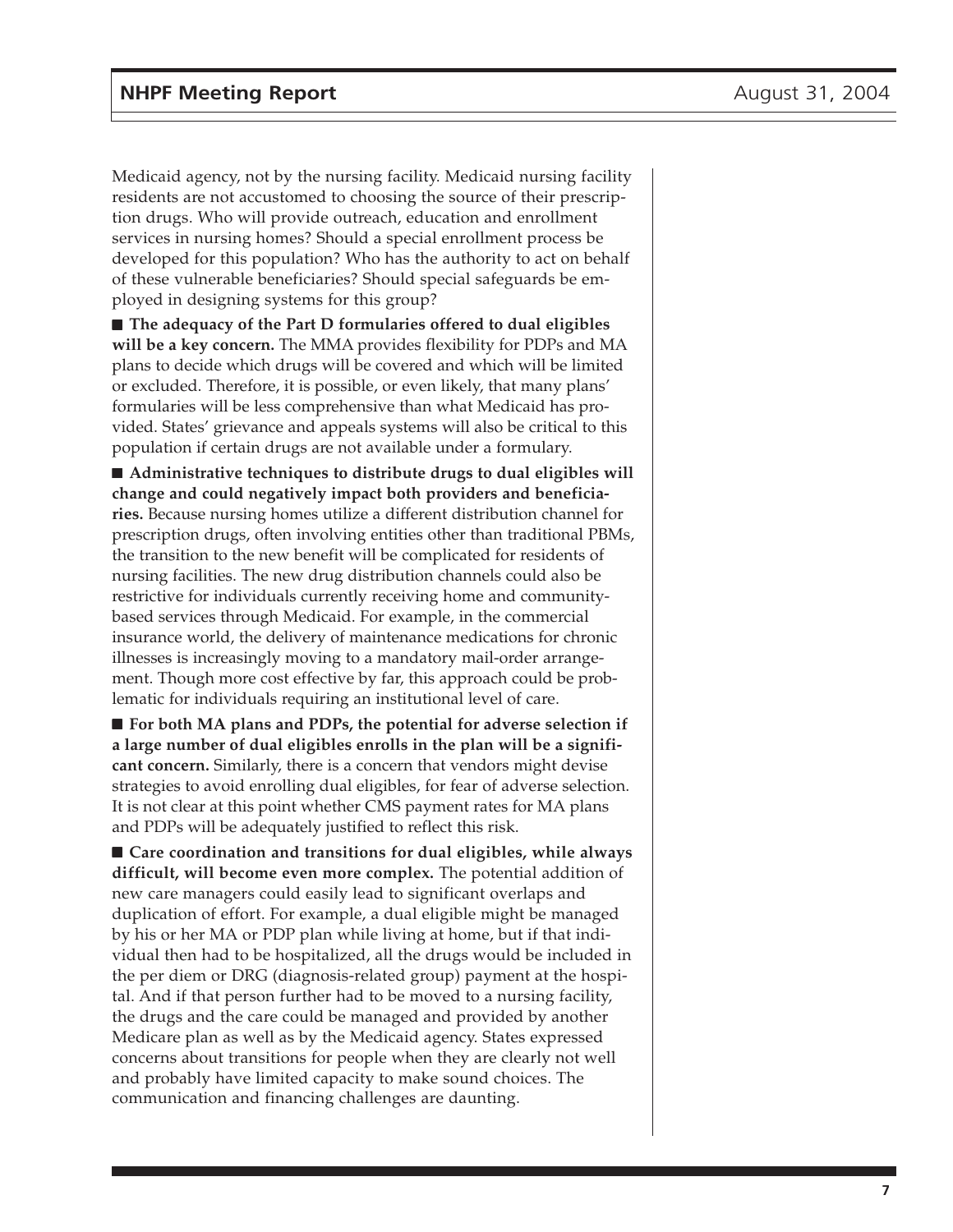■ Medicare and Medicaid data about this special population has never **been efficiently (if at all) shared among and between CMS and the states.** The transition to the new drug benefit further hinders states' ability to track drug usage and expenditures for dual eligibles. In addition, drug files are often the only source of information Medicaid agencies have about disease prevalence in a population. The transition also raises questions about how and whether they will be able to get access to this information in a timely fashion in order to serve dual eligibles and to try to keep these beneficiaries in optimum health and with maximum functionality.

■ **Medicaid now provides a significant amount of over-the-counter drug coverage to dual eligibles**. Although states may continue to do so after Medicare takes over prescription benefits, it is not clear that the incentives will support this decision. In addition, there are questions about how or whether Medicaid will provide wrap-around coverage for prescription drugs that may not be available to dual eligibles through Part D (see sidebar).

#### **Mental Health: A Case Study**

Participants on July 22 discussed mental health issues and the unique situation that might exist for patients with severe and persistent mental illness, as a kind of case study under the general rubric of dual eligibles. This population, usually eligible for Medicare and Medicaid under the disability qualification because of a mental health diagnosis, can lead productive lives if their treatment including prescription drugs—is appropriate and adequate. However, providing such care involves a great number of people and significant expense. A review of Medicaid data in one state indicated, for example, that 10 percent of all schizophrenics are dual eligibles, representing 25 percent of the total service and pharmacy costs of duals.\* These significant costs heighten concerns about serving those in this population.

Effective treatment of severe mental illness usually requires access to appropriate psychotropic drugs, the newer of which, as noted, are often quite costly. Even if older drugs are classified in the same therapeutic category, most are not clinically interchangeable. The new system of competitive plans and distinctive closed formularies could adversely affect the availability of these drugs. And transitioning mentally ill patients from one medication to another, which could be necessary under the competitive drug plan and formulary system, is a difficult and complex clinical task that could have significant impacts on the quality and effectiveness of patient care.

For mentally ill people, access to the right treatment can mean clinical stability, ability to function in the community, and reduced overall cost of health care. Severely mentally ill patients can maintain normal functioning with appropriate drugs and care. Without it, they may have to be hospitalized. Concerns noted in "The Transition for Dual Eligibles" section of this report about grievance and appeals systems, as well as adverse selection, are particularly relevant for patients with mental illness who rely on particular psychotropic drugs.

*\*Comprehensive Neuroscience, Inc., and the Missouri Office of Medicaid, "Missouri Medicaid Data Analysis of Dual Eligible Beneficiaries," unpublished data, July 2004.*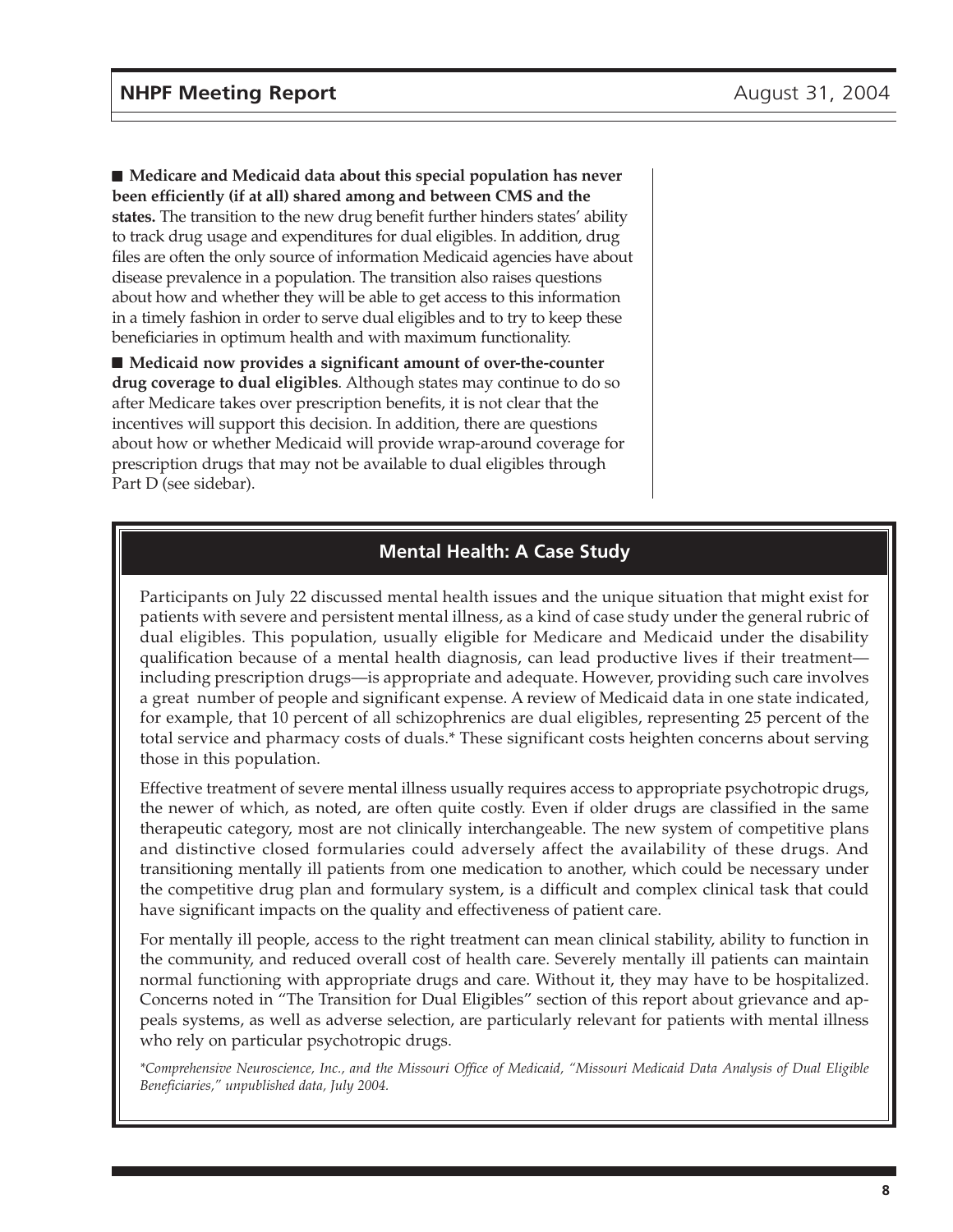# **FINANCING CHALLENGES**

The MMA has a number of financial implications for states, primarily related to Medicaid. Perhaps the largest change will affect states both monetarily and on a broader, philosophical level regarding the statefederal Medicaid partnership. The "phased-down state contribution," more commonly known as "the clawback," creates for the first time a flow of funds *from* states back *to* the federal government. The clawback was created in the MMA conference committee discussions to help provide adequate funding for the new Medicare drug benefit. Beginning in FY 2006, states will be required to make a monthly payment to the federal government to, in effect, re-direct the money that the states would have spent on providing prescription drugs to beneficiaries in Medicaid. The clawback will consist of a monthly calculation based on the combination of (*a*) the state's per capita spending on prescription drugs in 2003, (*b*) the state Medicaid matching rate, (*c*) the number of dual eligibles residing in the state, and (*d*) a "phase-down percentage" of state savings to be returned to the federal government, beginning with 90 percent in 2006 and phasing down to 75 percent in 2015.<sup>5</sup>

The clawback was designed with the expectation that states would receive a fiscal windfall when a large portion of their Medicaid prescription drug costs shift to Medicare. However, the calculations associated with determining the clawback payments are fraught with technical and political complications.

State concerns around financial issues related to the new drug benefit are discussed below.

### **Technical Concerns**

■ **The definition of 2003 as the base year for the clawback is a source of concern for states.** As the state budget crises continued, by 2003 most states were taking aggressive actions to control costs and many looked to drug utilization review and other administrative savings techniques as a means of keeping Medicaid drug spending in check. The savings that will be generated by these efforts will not be realized until at least 2004, thus the base numbers for 2003 will most likely be overstated for many states. In addition, the Medicaid federal and supplemental drug rebates from 2003 will not be reflected at the time the clawback calculation is made. In fact, the Congressional Budget Office's estimate suggests that the majority of the net relief will come to states between 2010 and 2015.<sup>6</sup>

■ **Inadequate Medicaid administrative data systems will make the calculation of the clawback difficult for states**. In addition, the requirement for *monthly* payments to the federal government is a major departure from the existing quarterly reporting structures.

**"The clawback" creates for the first time a flow of funds** *from* **states back** *to* **the federal government.**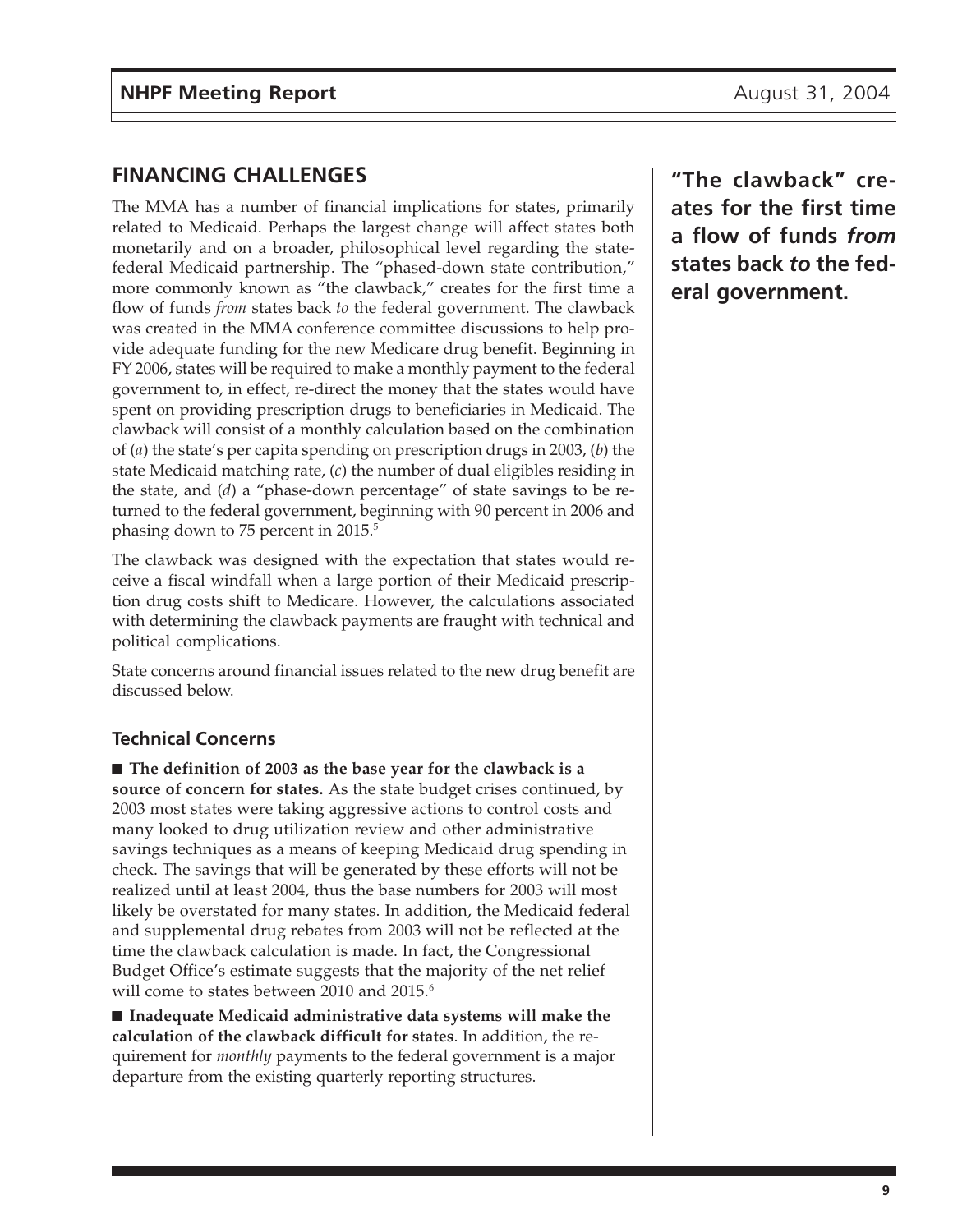#### **Policy Concerns**

■ **The number of dual eligibles has a significant effect on states' Medicaid costs.** The number of dual eligibles in the state could go up or down with accompanying increases or decreases in overall state spending. It is expected that state outreach and education efforts will result in a "woodwork" effect in Medicaid. CMS suggests that 1 million additional dual eligibles will be enrolled nationwide. Because the clawback calculation is based on the number of dual eligibles who enroll in the Part D drug benefit, states may have an increased incentive to control costs in ways that could be detrimental to beneficiaries. Depending on the future economy, states could feel compelled to limit the number of duals by cutting back the number or types of optional Medicaid eligibility groups, limiting or cutting benefits (such as overthe-counter drugs), or by limiting state outreach efforts.

■ States will have greatly reduced bargaining power under the drug **rebate program after MMA is implemented.** States currently are the largest purchasers of many drugs in the United States and receive substantial rebates based on getting the "best price" as a large purchaser, either through the primary Medicaid drug rebate program or through supplemental programs they have negotiated. Because about half of current Medicaid drug expenditures are for dual eligibles, the MMA benefit will result in significantly reduced bargaining power for states as the purchasing for this group shifts to Medicare.

■ More prosperous states that have historically offered more gener**ous Medicaid coverage will be disproportionately affected by the clawback.** These states will continue to receive only the minimum 50 percent federal matching rate, but they will pay at higher rates under the clawback, despite the theoretical shift to federal funding of the prescription drug benefit.

■ **Positive effects of MMA on state finances relate to the states' role as employer and provider of retiree health benefits.** There is potential for a substantial offset to states in retiree health costs under the provisions of Part D. Another potential area for state savings is through the new specialized plans targeted at serving dual eligibles to integrate and better manage their drug and health costs under both Medicare and Medicaid.

# **ADMINISTRATIVE AND SYSTEMS ISSUES**

Medicaid is structured as a federal-state partnership; the state's role is to provide day-to-day administration of the program within broad federal rules and guidelines. States develop procedures for determining eligibility, enrolling beneficiaries, contracting with or credentialing providers, and processing claims. They create information and reporting systems to manage their programs. These reporting and management systems are different in every state and exist within a unique political and administrative climate. They are governed by different administrative procedures

**The MMA benefit will result in significantly reduced bargaining power for states as the purchasing for this group shifts to Medicare.**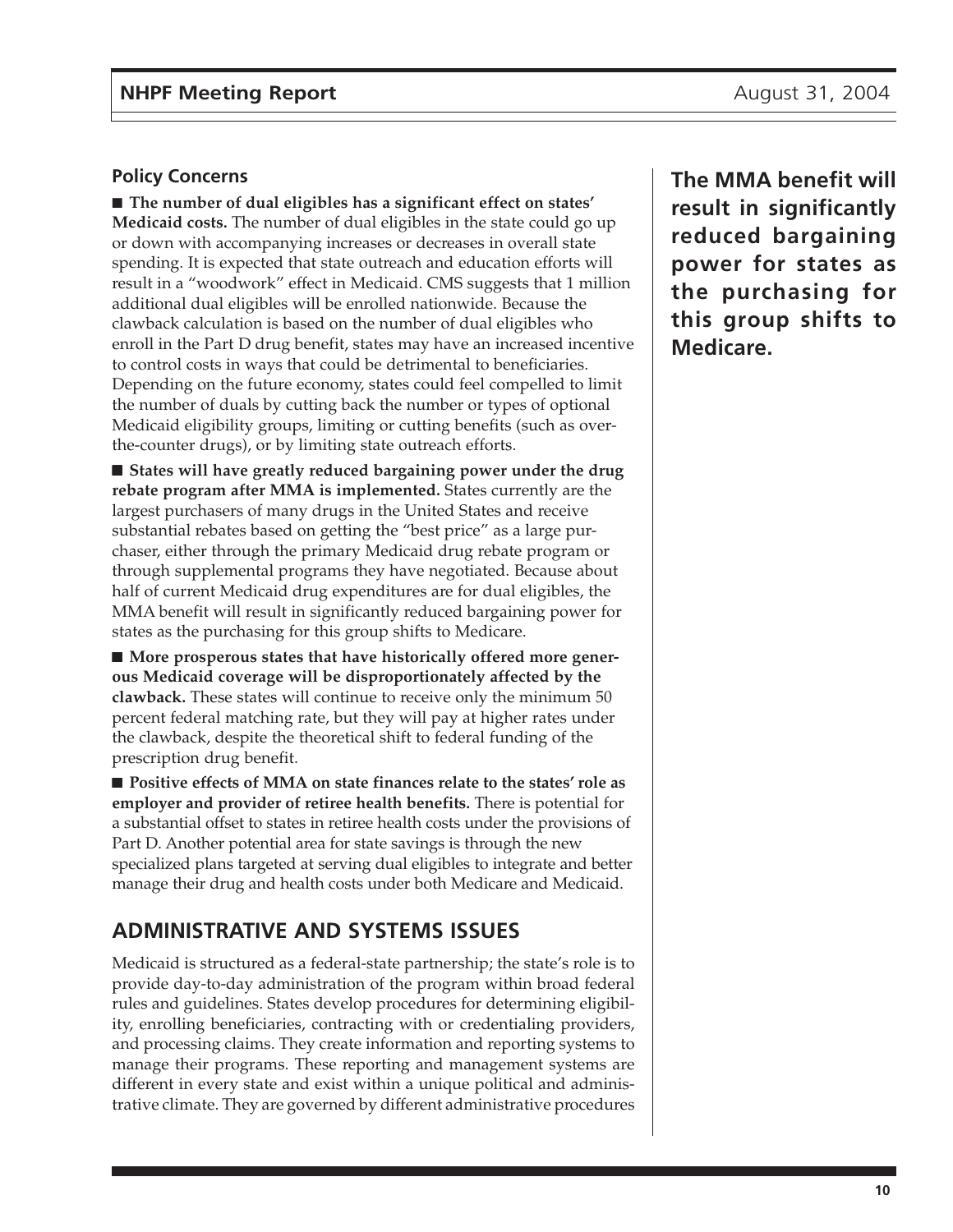requirements, exist in different state government agencies, and have dissimilar relationships with other state health, welfare, and social service programs. The old saying, which applies to administration as well as policy aspects of the program, is "If you've seen one Medicaid program, you've seen one Medicaid program." Each state has distinct information systems and idiosyncratic state laws and regulations to govern Medicaid, pharmacy assistance, and related programs, as well as different relationships with CMS, SSA, and other federal agencies. Overlaying a new federal drug benefit on 51 jurisdictions and the territories will not be easily accomplished in an administrative sense. Among the concerns expressed in this regard by July 22 participants are the following:

■ "It is already too late for state system changes." Information technology systems will have to undergo major reconfigurations to support modified eligibility, enrollment, data, and financial requirements; in many states, the lead time on such major modifications is 18 to 24 months, putting the completion date for such changes after the January 2006 start date for the Part D benefit.

■ **Communications between and among systems and agencies will be key.** Included are state Medicaid, aging, welfare, disability, social services, pharmacy assistance and administrative agencies; county governments; federal CMS, SSA, and HHS agencies; and finally, private MA plans and PDPs that are not yet identified. This is a daunting task. Data sharing will be critical to a strong and effective quality assurance system, as well as for monitoring against potential fraud and abuse.

■ State 2006 budget requests are already due for consideration in the **2005 state legislative sessions.** Medicaid and SPAP directors have little information on which to base requests for specific activities.

■ **The prescription drug component of states' managed care rates will have to be removed once Part D is implemented and recalculated for future rate negotiations**. In addition, states like New York that now include drugs—both prescription and over-the-counter—in nursing facility rates will need to modify and renegotiate them. This will be a difficult and time-consuming process for states that are often governed by strict state administrative procedure laws.

■ **Some optional services, such as the provision of nonemergency transportation to pick up and deliver prescription drugs, will no longer be eligible for federal Medicaid matching funds.** It seems unlikely that Part D benefits will include coverage for this type of service, and Medicaid will not be able to continue payment because prescription drugs will no longer be a Medicaid-covered service for many individuals.

■ **Training of state staff is a major concern.** This is particularly true with regard to eligibility and enrollment. Most state eligibility workers do not specialize; they handle workloads that include Temporary Assistance for Needy Families, food stamps, Medicaid, and sometimes a variety of other programs.

**"If you've seen one Medicaid program, you've seen one Medicaid program."**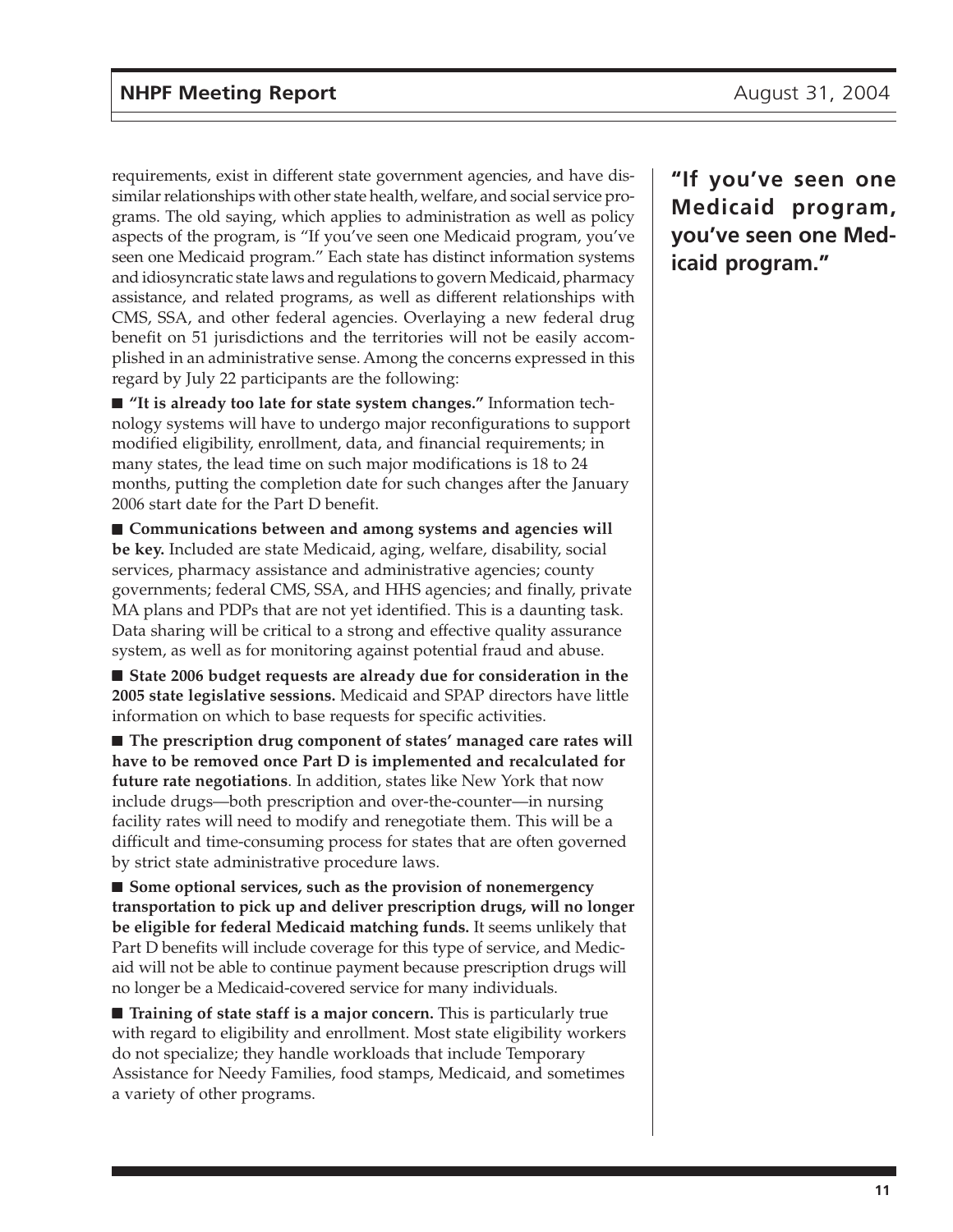■ **Tension between CMS** and states is currently very high in areas **of financial and programmatic interpretation.** States noted that this climate does not encourage the flexibility and good will that would maximize the chance of effective cooperation in implementing the Medicare drug benefit.

# **SUMMARY OBSERVATIONS**

In addition to the specific issues and problems discussed on July 22, a few key ideas seemed to generate a consensus among the state experts during the day's dialogue. While this is not an exhaustive list, the items listed here represent ideas with compelling policy and administrative priority.

■ There is agreement that for many of the most frail and vulnerable low-income individuals, an automatic enrollment process that enrolls a maximum of eligible beneficiaries will be more likely to result in continuity of coverage, as well as administrative simplification and coordination. However, the auto-enrollment period may not be long enough. States expressed the concern that some beneficiaries might have difficulty gaining access to needed prescription drugs for the first three to six months of 2006.

■ The Medicare drug benefit results in new and additional responsibility for states at a time of financial crisis and revenue shortfalls across the country. Although most states will eventually see savings from Medicare Part D, those savings may be less than some observers believe. The calculation techniques may limit savings, and administrative costs will increase in almost all areas of Medicaid management. In addition, any significant savings will not be realized for several years, long after states will have invested funds in developing and executing new eligibility, enrollment, and outreach processes and making systems changes.

■ Techniques to provide optimum integration of clinical care and drug therapy will be critical to ensure high-quality and efficient service to the dual eligible population. Some particular groups, such as the severely mentally ill, will require close monitoring as the implementation process proceeds.

■ Specialized MA plans targeted toward low-income dual eligibles and others with severe or disabling chronic conditions could go a long way toward correcting the facets of the new program that will otherwise make it much more difficult and expensive to integrate care and provide disease management services to people with multiple chronic illnesses. The statute includes several chronic care improvement demonstrations, and states are hopeful that major commitments will be made to encourage the development of the demonstrations and new plans.

■ Education and marketing materials, as well as other publicly available explanations of the MMA changes, must consider the age, frailty, and language and cultural challenges of elderly and disabled people. In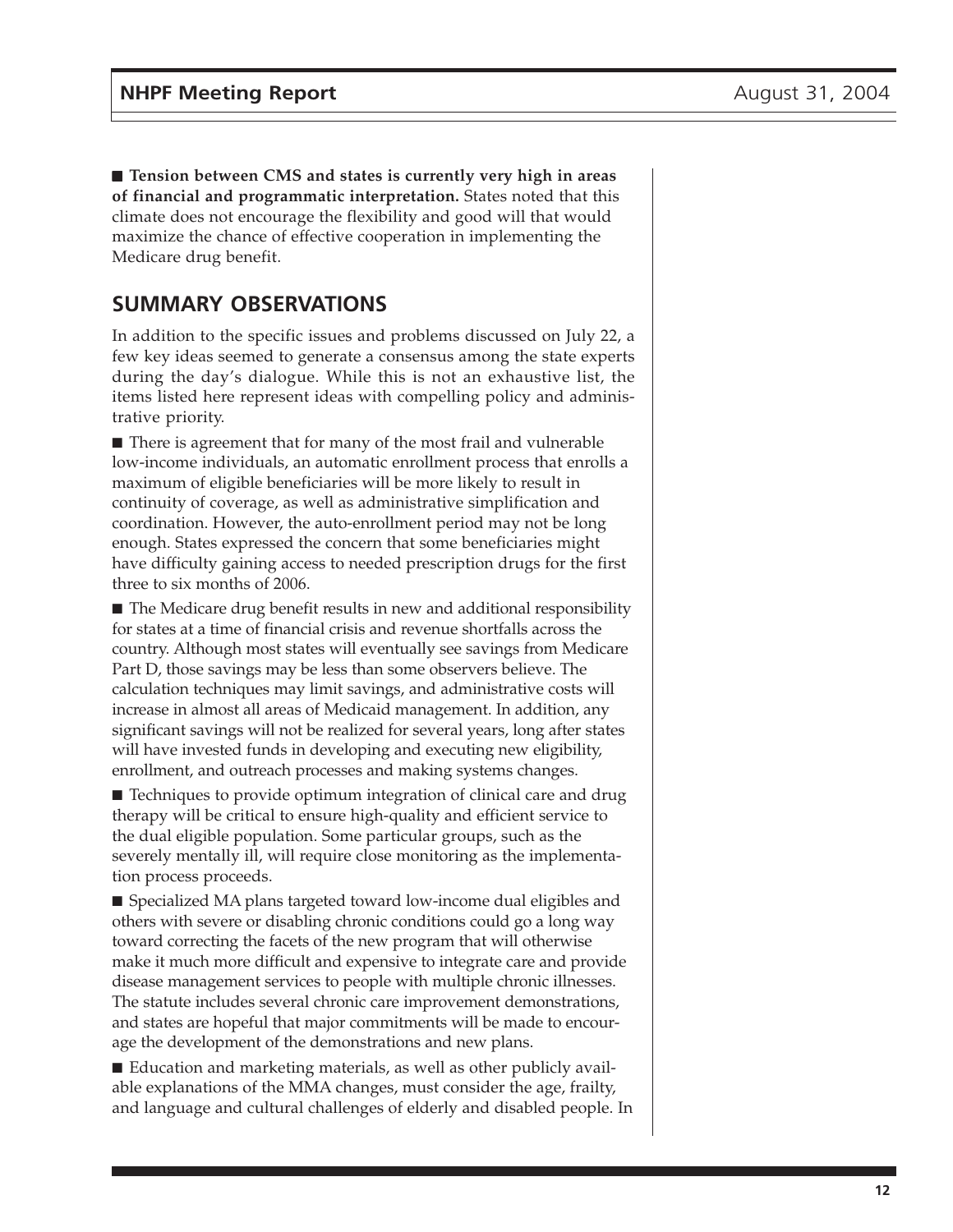addition, the very significant differences between the elderly and the disabled must be reflected in all materials and outreach. Education and information campaigns must be coordinated and consider the needs of those residing in nursing homes, and those being served in home and community-based programs.

■ It is important to keep in mind that Medicaid dual eligibles have a comprehensive drug benefit now. Would a delay in their transition to Medicare drug coverage be a worthwhile consideration, especially since states will not be receiving significant short term savings from Medicare because of the clawback? This could ensure that states and Part D plans have all the necessary data-sharing arrangements in place and that duals have been enrolled in a Part D plan with appropriate transitions and continuity of care.

# **ENDNOTES**

1. "Fact Sheet: Medicare and Prescription Drugs," Kaiser Family Foundation, April 2003; available at www.kff.org/medicare/1583-06-index.cfm.

2. An additional nine states have enacted laws to initiate SPAPs but have not yet implemented them. For further information, see "The Basics: State Pharmacy Assistance Programs" available at www.nhpf.org/pdfs\_basics/Basics\_SPAPs.pdf.

3. Automatic enrollment, in this case, will be designed to facilitate a seamless transition from Medicaid to Medicare for dual eligibles, who are often frail and vulnerable individuals. If an individual does not choose a PDP within the allotted time period, he or she will be automatically enrolled in a PDP that offers basic prescription drug coverage, is in the PDP region where the individual resides, and has a monthly premium which does not exceed the Part D premium subsidy amount.

4. "Medically needy" is an optional eligibility category under which the state permits individuals to qualify for Medicaid by deducting the cost of the person's medical care from his or her monthly income when determining eligibility. This concept of "spending down" to Medicaid eligibility is often used for elderly or disabled individuals who reside in nursing facilities, assisted living, or other community-based settings and who have high medical and/or prescription drug expenses.

5. For more information on the clawback calculation, see Andy Schneider, "The Clawback: State Financing of Medicare Drug Coverage," The Kaiser Commission on Medicaid and the Uninsured, Washington, DC, June 2004; available at www.kff.org/medicaid/ loader.cfm?url=/commonspot/security/getfile.cfm&PageID=39919.

6. Congressional Budget Office, "A Detailed Description of CBO's Cost Estimate for the Medicare Prescription Drug Benefit," Washington, DC, July 2004, 31; available at www.cbo.gov/showdoc.cfm?index=5668&sequence=2#pt3.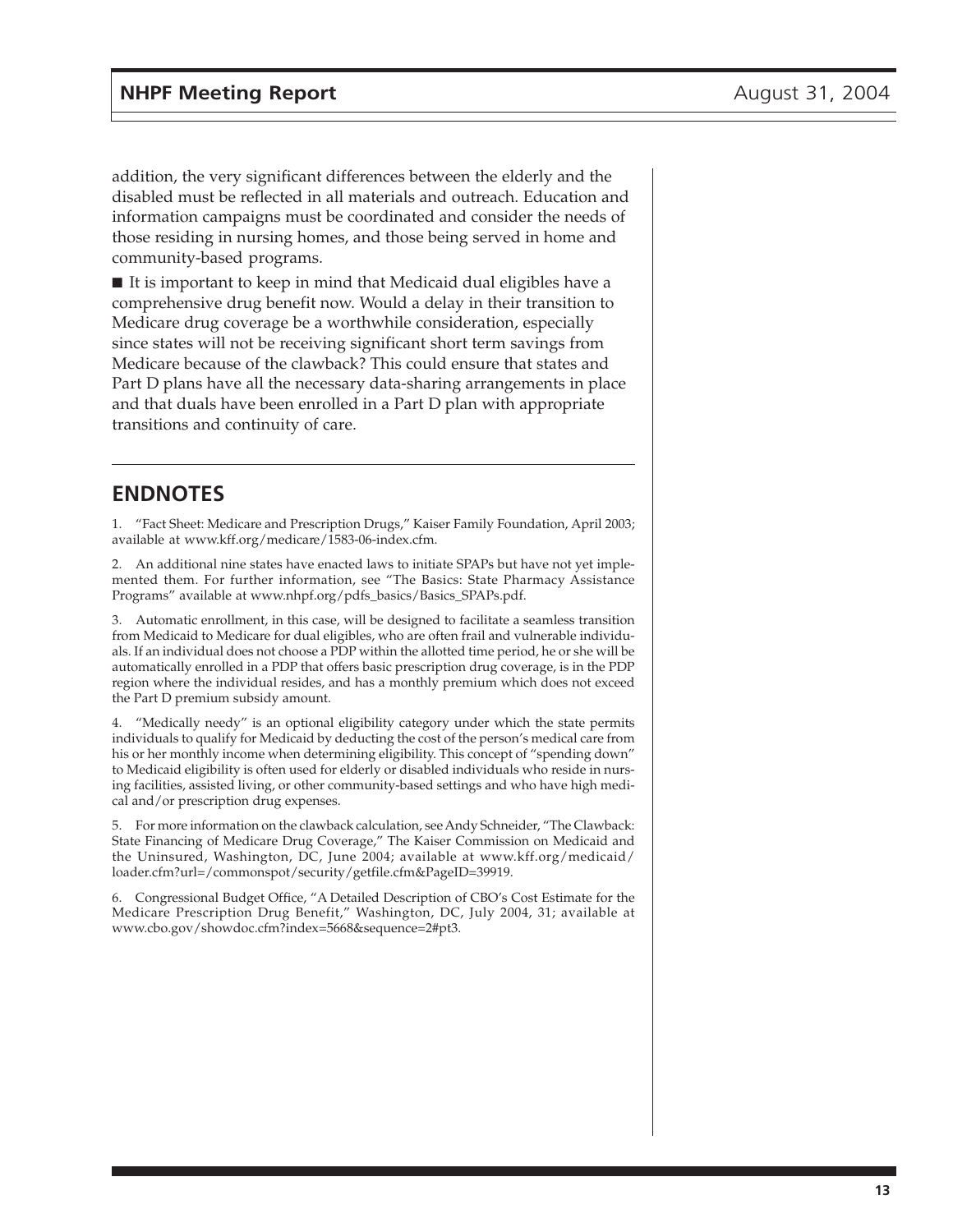#### **APPENDIX A: Defining Dual Eligibles**

The term "dual eligible"\* actually encompasses two groups of individuals who are served by both Medicare and Medicaid:

*Full benefit dual eligibles* are low-income elderly and disabled individuals who are categorically and financially eligible for the Medicaid program, as well as for Medicare. Therefore, they receive full benefits under each program, including long-term care and prescription drugs. Six million individuals qualify as full benefit dual eligibles.

An additional 1 million Medicare beneficiaries are enrolled in voluntary *Medicare Savings Programs (MSPs)*, which were designed to assist low-income elderly and disabled individuals with paying for Medicare cost sharing. This group of individuals does *not* receive full Medicaid benefits. MSP programs include:

■ *Qualified Medicare Beneficiaries (QMBs)* — Incomes below 100 percent of the federal poverty level (FPL); Medicaid pays all Medicare cost sharing.

■ *Specified Low-Income Medicare Beneficiaries (SLMBs)* — Incomes between 100 and 120 percent FPL; Medicaid pays Part B premium only.

■ *Qualified Individuals (QIs)* — Incomes between 120 and 135 percent FPL; Medicaid pays Part B premiums only; subject to availability of state and/or federal funds.

*\*For more information on Medicare savings programs and dual eligibles and how they are defined, see "Dually Eligible for Medicare and Medicaid: Two for One or Double Jeopardy?" NHPF Issue Brief 794, September 30, 2003, available at www.nhpf.org/pdfs\_ib/IB794\_Duals\_9-30-03.pdf.*

| <b>APPENDIX B: Defining the Low-Income Subsidy</b> |                     |                   |                   |                               |                                             |
|----------------------------------------------------|---------------------|-------------------|-------------------|-------------------------------|---------------------------------------------|
| <b>Subsidy Group</b>                               | <b>Assets Test</b>  | Premium           | <b>Deductible</b> | $Co-Pav^c$<br>(generic/brand) | Above<br>catastrophic limit? <sup>d</sup>   |
| Full Benefit Duals <sup>a</sup>                    |                     |                   |                   |                               |                                             |
| $<$ 100% FPL                                       | N/A                 | None $^b$         | None $^b$         | $$1/$ \$3                     |                                             |
| $>100\%$ FPL                                       | N/A                 | None <sup>b</sup> | None $^b$         | $$2/$ \$5                     | No cost sharing                             |
|                                                    | \$6,000 individual  |                   |                   |                               |                                             |
| Below 135% FPL                                     | \$9,000 couple      | None $^b$         | None <sup>b</sup> | $$2/$ \$5                     | No cost sharing                             |
|                                                    | \$10,000 individual |                   |                   |                               | Up to limit, $15\%$<br>co-insurance ; above |
| $135\% - 150\%$ FPL                                | \$20,000 couple     | Sliding scale     | \$50              | None                          | limit, $$2/$ \$5 co-pay                     |

a *Individuals who are not living in an institution. Institutionalized duals are exempt from all cost sharing.*

b *No premium is required if the individual selects a PDP whose premiums are less than or equal to an average cost plan.*

c *Copayment amounts will be indexed based on inflation and per capita growth in Part D expenditures.*

<sup>d</sup>*Catastropic limit is defined as the point at which an individual has spent \$3,600 out of pocket on drugs.*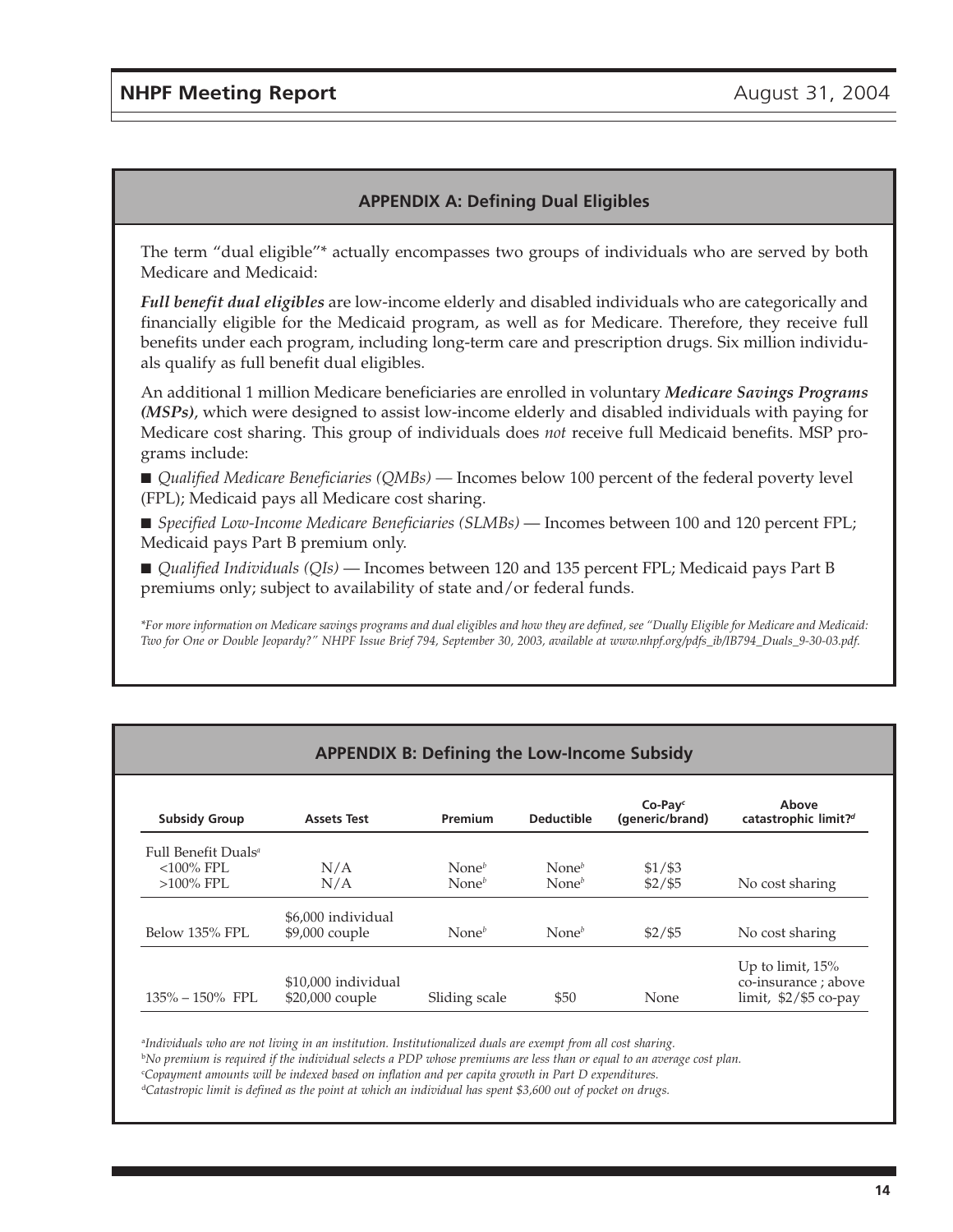#### **NHPF Meeting Report August 31, 2004**

#### **APPENDIX C: Agenda and Attendance List**

10:00 am Registration — Coffee available

- 10:30 am Welcome, Introductions, and Overview of Issues **Judith D. Moore,** *Senior Fellow,* National Health Policy Forum **Jennifer Ryan,** *Senior Research Associate,* National Health Policy Forum
- 11:00 am ELIGIBILITY AND ENROLLMENT: OUTREACH FOR 2006

**Kathy Kuhmerker,** *Deputy Commissioner,* New York Office of Medicaid Management

**Kathleen Mason,** *Assistant Commissioner,* New Jersey Department of Health and Senior Services

**John Wren,** *Aging Services Program Officer,* DHHS Administration on Aging

11:45 am DUAL ELIGIBLES: MANAGING THE TRANSITION AND CLINICAL CONCERNS

> **Mary Kennedy,** *Medicaid Director,* Minnesota Department of Human Services **Tom Snedden,** *Director,* Pennsylvania Pharmaceutical Assistance Contract for the Elderly

**James Verdier,** *Senior Fellow,* Mathematica Policy Research, Inc.

*Case Example: Mental Health –* **Carol Alter, MD,** *Executive Director,* Treatment Effectiveness Now (TEN)

- 12:30 pm Lunch
- 1:00 pm STATE FINANCING ISSUES: ASSESSING SAVINGS AND COSTS

**Chuck Milligan,** *Executive Director,* UMBC Center for Health Program Development and Management **Richard Figueroa,** *Legislative Director,* California Department of Insurance

1:45 pm EVALUATING IMPACTS: RE-CAPPING ADMINISTRATIVE AND SYSTEMS CHALLENGES

> **Barbara Edwards,** *Deputy Director,* Office of Ohio Health Plans, Department of Job and Family Services

**All State Representatives**

- 2:15 pm Wrap-up and Summary of Issues
- 2:30 pm Adjournment

**(Appendix continued)**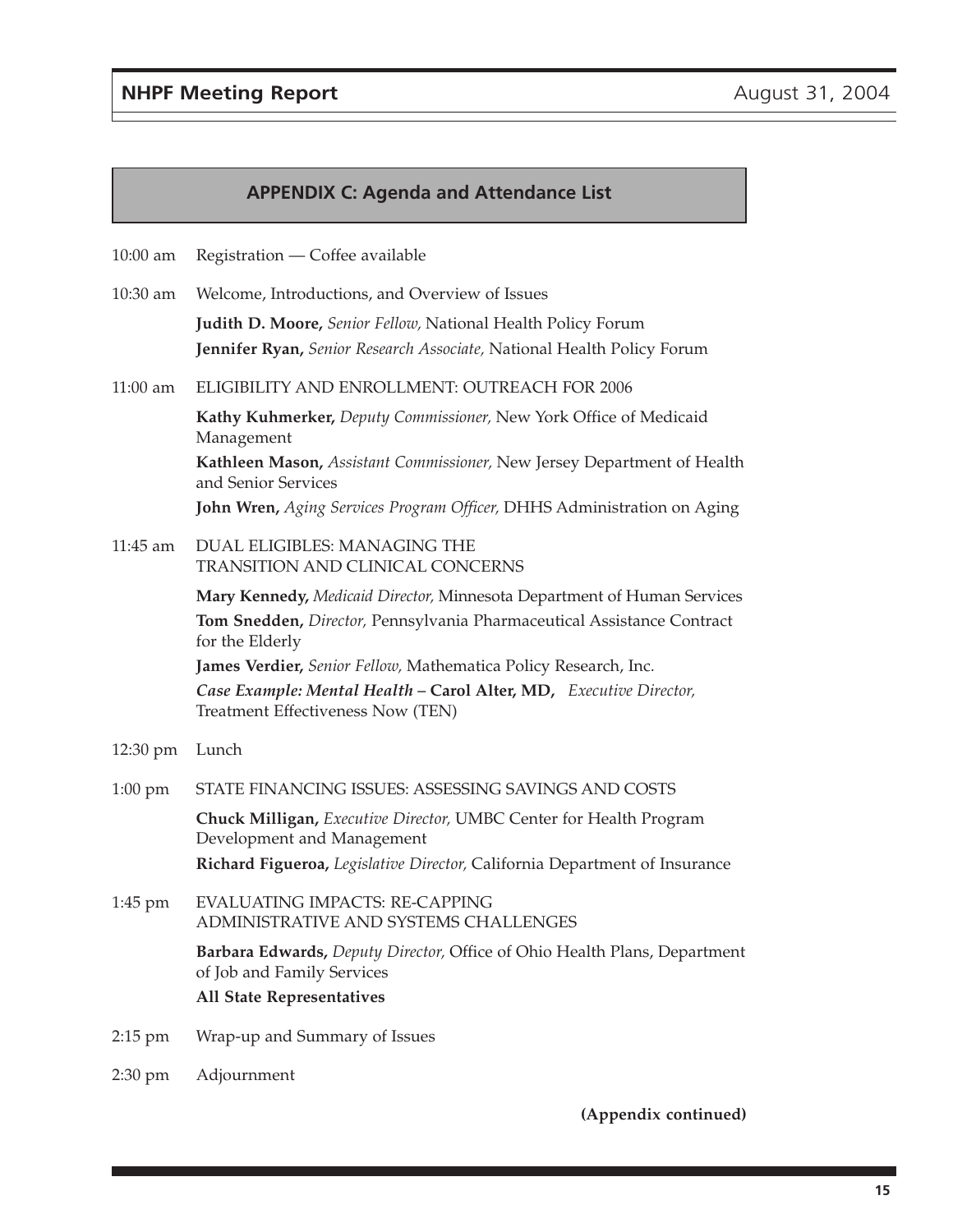### **NHPF Meeting Report August 31, 2004**

#### **APPENDIX C, continued: Attendance List**

#### **State Experts**

**Carol Alter** *Executive Director* Treatment Effectiveness Now

**Barbara Edwards** *Deputy Director* Office of Ohio Health Plans Ohio Department of Job and Family Services

**Richard Figueroa** *Legislative Director* California Department of Insurance

**Mary Kennedy** *Medicaid Director* Minnesota Department of Human Services

**Kathy Kuhmerker** *Deputy Commissioner* Office of Medicaid Management New York Department of Health

**Kathleen Mason** *Assistant Commissioner* Division of Senior Benefits and Utilization Management New Jersey Department of Health and Senior Services

**Chuck Milligan** *Executive Director* Center for Health Program Development and Management University of Maryland Baltimore County

**Matt Salo** *Director* Health and Human Services Committee National Governors Association

**Tom Snedden** *Director* Pharmaceutical Assistance Contract for the Elderly Pennsylvania Department of Aging

**James Verdier** *Senior Fellow* Mathematica Policy Research, Inc.

**John Wren** *Aging Services Program Officer* Center for Planning and Policy Development DHHS Administration on Aging

#### **Participants**

**Kathryn Allen** *Director* Medicaid & Private Health Insurance Issues GAO

**Cheryl Austein-Casnoff** *Director, Division of State Children's Health Insurance* Family and Children's Health Programs Group DHHS/CMS/CMSO

**Cristina Boccuti** *Analyst* Medicare Payment Advisory Commission

**Jennifer Boulanger** *Director* Health Policy Johnson & Johnson

J**effrey Buck** *Associate Director* Center for Mental Health Services DHHS/SAMHSA

**Alice Burton** *Director* State Health Group AcademyHealth

**William Clark** *Director* Division of State Program Research DHHS/CMS/ORDI/REG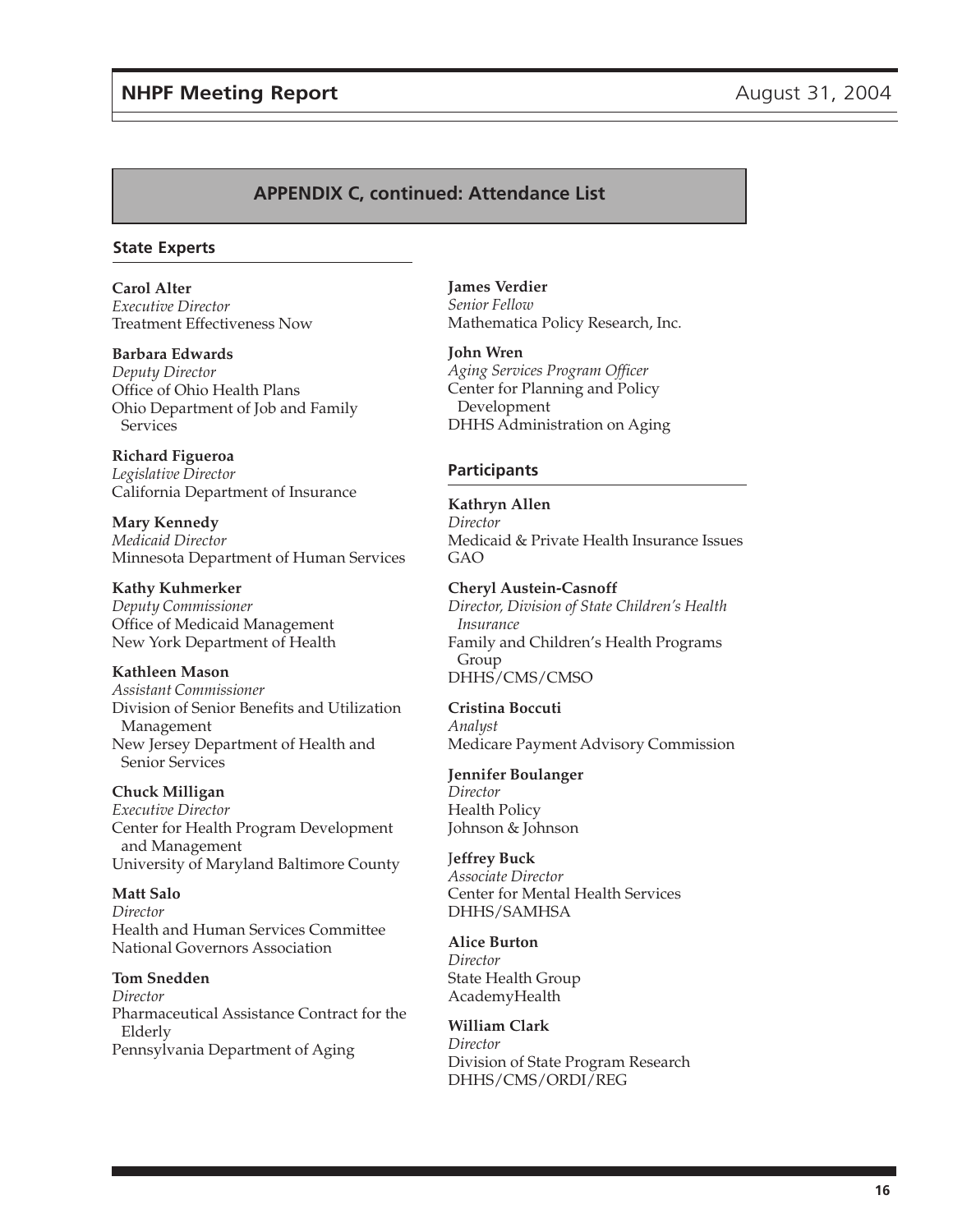#### **Participants** (cont.)

**Andrea Cohen** *Health and Oversight Counsel (D)* Committee on Finance U.S. Senate

**Alissa Deboy** *Special Assistant* Disabled and Elderly Health Programs Group DHHS/CMS/CMSO

**Colette Desmarais** *Health Policy Advisor (R)* Committee on Finance U.S. Senate

**Deirdre Duzor** *Co-Director* Medicaid Pharmacy Team DHHS/CMS/CMSO

**Ryan Faden** *Health Policy Associate* Policy and Government Affairs American Public Human Services Association

**Kate Finnerty** *Office Director* Washington D.C. Office State of Delaware

**Kim Fox** *Senior Researcher* Center for State Health Policy Rutgers University

**Beth Fuchs** *Principal* Health Policy Alternatives, Inc.

**John Goetcheus** *Assistant Counsel* Office of the Legislative Counsel U.S. Senate

**Jill Gotts** *Health Insurance Specialist* Center for Beneficiary Choices DHHS/CMS

**April Grady** *Analyst in Social Legislation* Domestic Social Policy Division Congressional Research Service

**Ginni Hain** *Director* Division of Eligibility, Enrollment and **Outreach** Disabled and Elderly Health Programs Group DHHS/CMS/CMSO

**Margo Harrison** *Research Assistant* Medicare Payment Advisory Commission

**Suzanne Hassett** *Policy Coordinator* Office of the Secretary DHHS/OS

**Christine Hinds** *Health Insurance Specialist* CMSO Pharmacy Team DHHS/CMS

**Jack Hoadley** *Research Professor* Health Policy Institute Georgetown University

**Julianne Howell** *Legislative Fellow* Office of Sen. John Kerry U.S. Senate

**Stephanie Hull** *Executive Director* Center for Health Program Development and Management University of Maryland Baltimore County

**Alexandra Huttinger** *Policy Coordinator* DHHS/HRSA

**Julie James** *Principal* Health Policy Alternatives, Inc.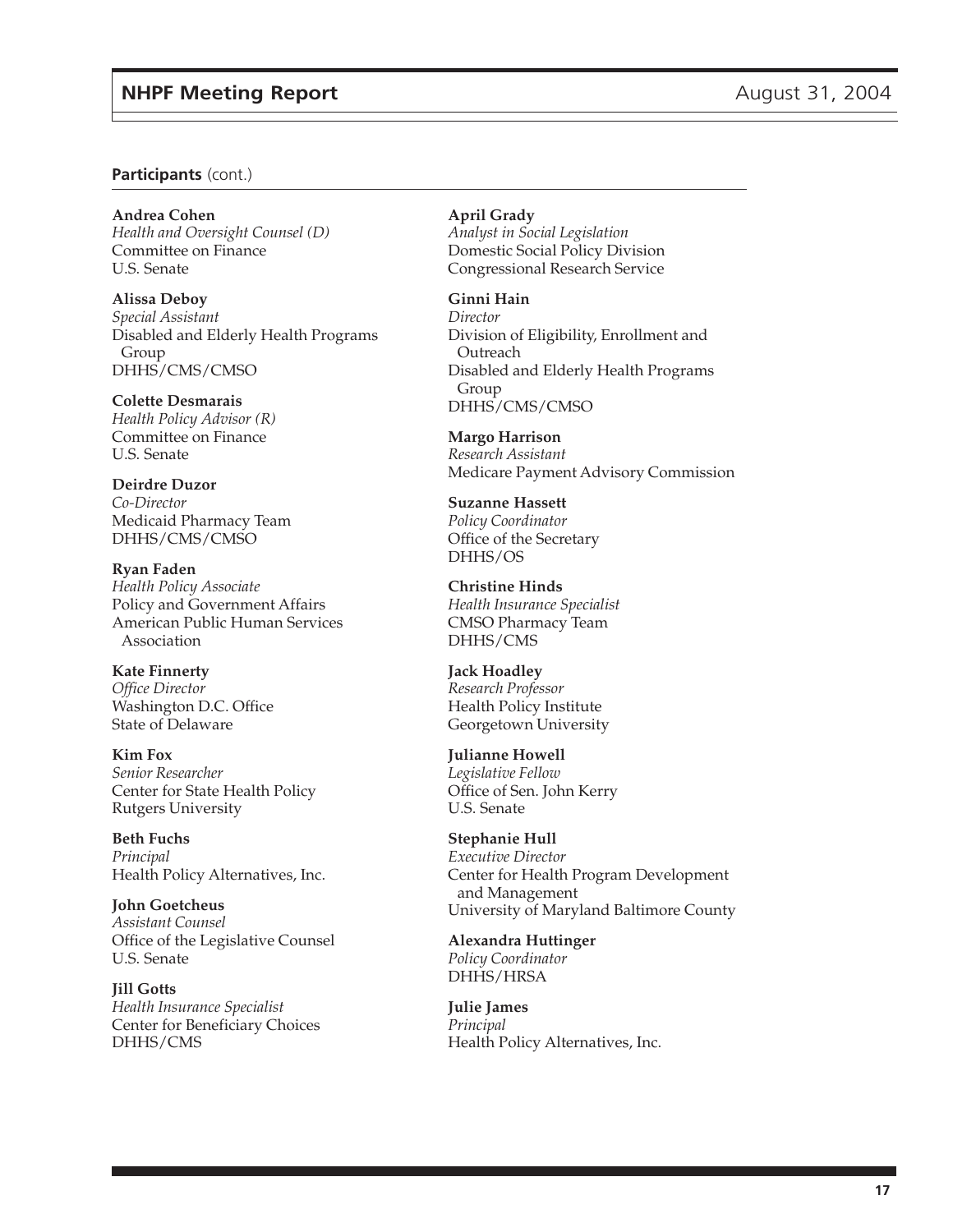#### **Participants** (cont.)

**Curtis Kelley** *Health Insurance Specialist* Office of Legislation DHHS/CMS

**Brendan Krause** *Senior Health Policy Analyst* National Governors Association

**Susan Lazaroff** *State Advocacy Officer* American Psychological Association

**Jean LeMasurier** *Director, Health Plan Purchasing* Health Plan Benefits Group DHHS/CMS/CBC

**Michelle Lim** *Research Associate* Health Insurance Reform Project The George Washington University

**Alice Litwinowicz** *Senior Public Health Analyst* Office of Policy and Program Development DHHS/HRSA

**Ann McCormick** *Social Science Analyst* Office of Human Services Policy DHHS/OS/ASPE

**Lisa McCormick Lavery** *Associate Director* NJ Policy Forums on Health & Medical Care

**Johanna Michaels** *Legislative Correspondent* Office of Sen. John Kerry U.S. Senate

**Dave Michalik** *Senior Administrator* Medicaid Program, Division of Social **Services** State of Delaware

**Karen Nelson** *Health Policy Director* Office of Rep. Henry Waxman U.S. House of Representatives **Jennifer O'Sullivan** *Specialist in Social Legislation* Domestic Social Policy Division Congressional Research Service

**Meghan O'Sullivan** *Intern* Office of Disability, Aging and Long Term Care Policy DHHS/OS/OD

**Lee Partridge** *Health Policy Advisor* National Partnership for Women & Families

**Josh Phillips** *Congressional Liaison* Office of Legislation DHHS/CMS

**Kevin "Kip" Piper** *Senior Advisor to the Administrator* Office of the Administrator DHHS/CMS

**Katiuscia Potier** *Health Insurance Specialist* CMSO Pharmacy Team DHHS/CMS

**Susan Reinhard** *Co-Director* Center for State Health Policy Rutgers University

**Hanaa Rifaey** *Legislative Correspondent* Office of Sen. Maria Cantwell U.S. Senate

**Dottie Rosenbaum** *Senior Policy Analyst* Office of Health Policy Center on Budget and Policy Priorities

**William Scanlon** *Consultant*

**Rachel Schmidt** *Senior Analyst* Medicare Payment Advisory Commission